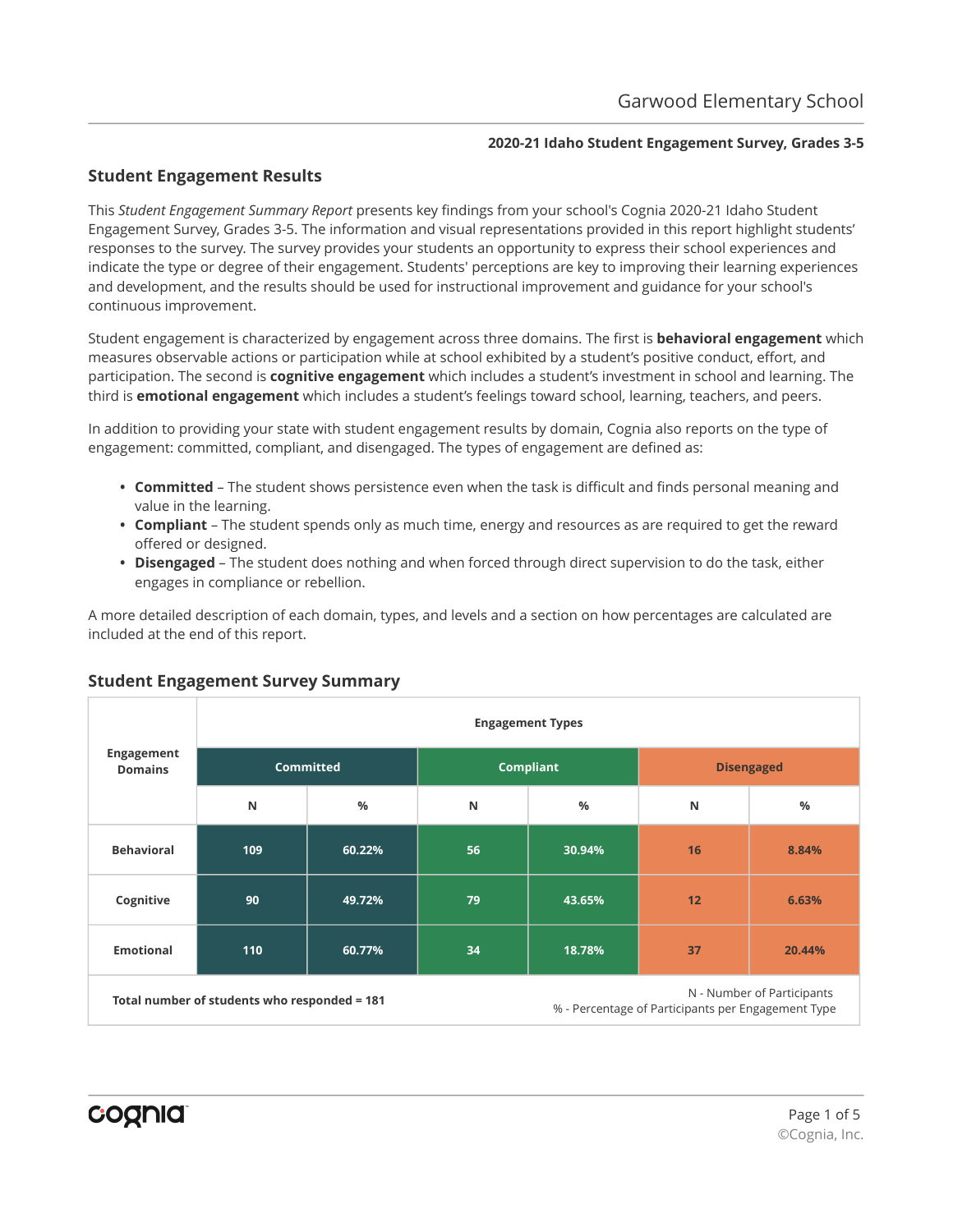**Committed Compliant Disengaged**

# **Engagement Profile by Domain**

#### **Behavioral**

- N Number of Participants
- % Percentage of Participants per Engagement Type

| N              | <b>Committed</b>  | %             |
|----------------|-------------------|---------------|
| 26             | Invested          | 23.85%        |
| 83             | Immersed          | 76.15%        |
|                |                   |               |
| N              | <b>Compliant</b>  | %             |
| 29             | Strategic         | 51.79%        |
| 27             | Ritual            | 48.21%        |
|                |                   |               |
| N              | <b>Disengaged</b> | $\frac{9}{6}$ |
| $\overline{7}$ | Retreatism        | 43.75%        |

9 Rebellion 56.25%



## **Cognitive**

N - Number of Participants

% - Percentage of Participants per Engagement Type

| N  | <b>Committed</b>  | %             |
|----|-------------------|---------------|
| 31 | Invested          | 34.44%        |
| 59 | Immersed          | 65.56%        |
|    |                   |               |
| N  | <b>Compliant</b>  | %             |
| 60 | Strategic         | 75.95%        |
| 19 | Ritual            | 24.05%        |
|    |                   |               |
| N  | <b>Disengaged</b> | $\frac{9}{6}$ |
| 4  | Retreatism        | 33.33%        |
| 8  | Rebellion         | 66.67%        |



**Committed Compliant Disengaged**

cognia

Page 2 of 5 ©Cognia, Inc.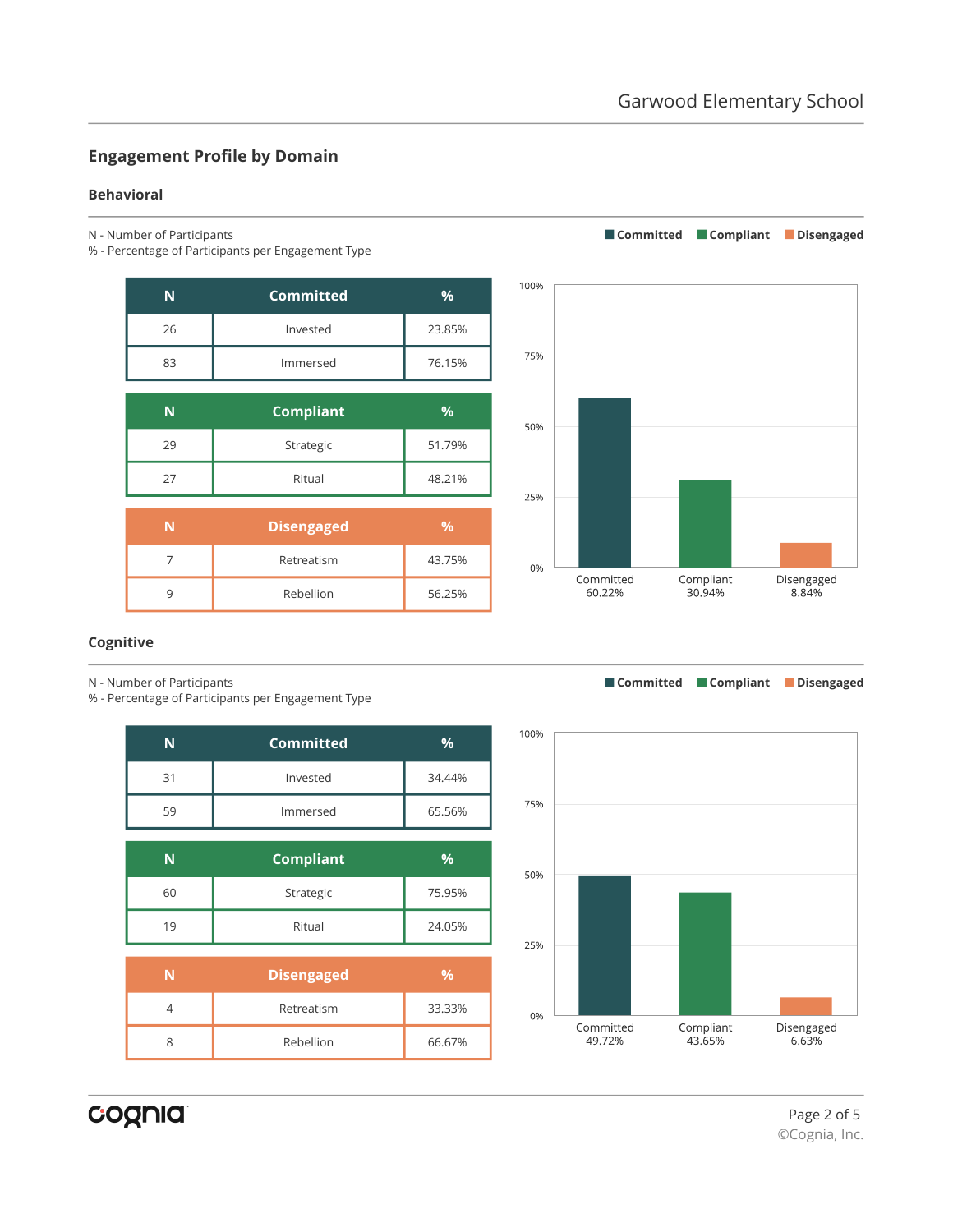**Committed Compliant Disengaged**

# **Engagement Profile by Domain**

#### **Emotional**

- N Number of Participants
- % Percentage of Participants per Engagement Type

| N  | Committed        | %             |
|----|------------------|---------------|
| 60 | Invested         | 54.55%        |
| 50 | Immersed         | 45.45%        |
| N  |                  | $\frac{9}{6}$ |
|    | <b>Compliant</b> |               |
|    | Strategic        | 32.35%        |

| 11 | Strategic         | 32.35%        |
|----|-------------------|---------------|
| 23 | Ritual            | 67.65%        |
|    |                   |               |
|    |                   |               |
| N  | <b>Disengaged</b> | $\frac{9}{6}$ |
| 27 | Retreatism        | 72.97%        |

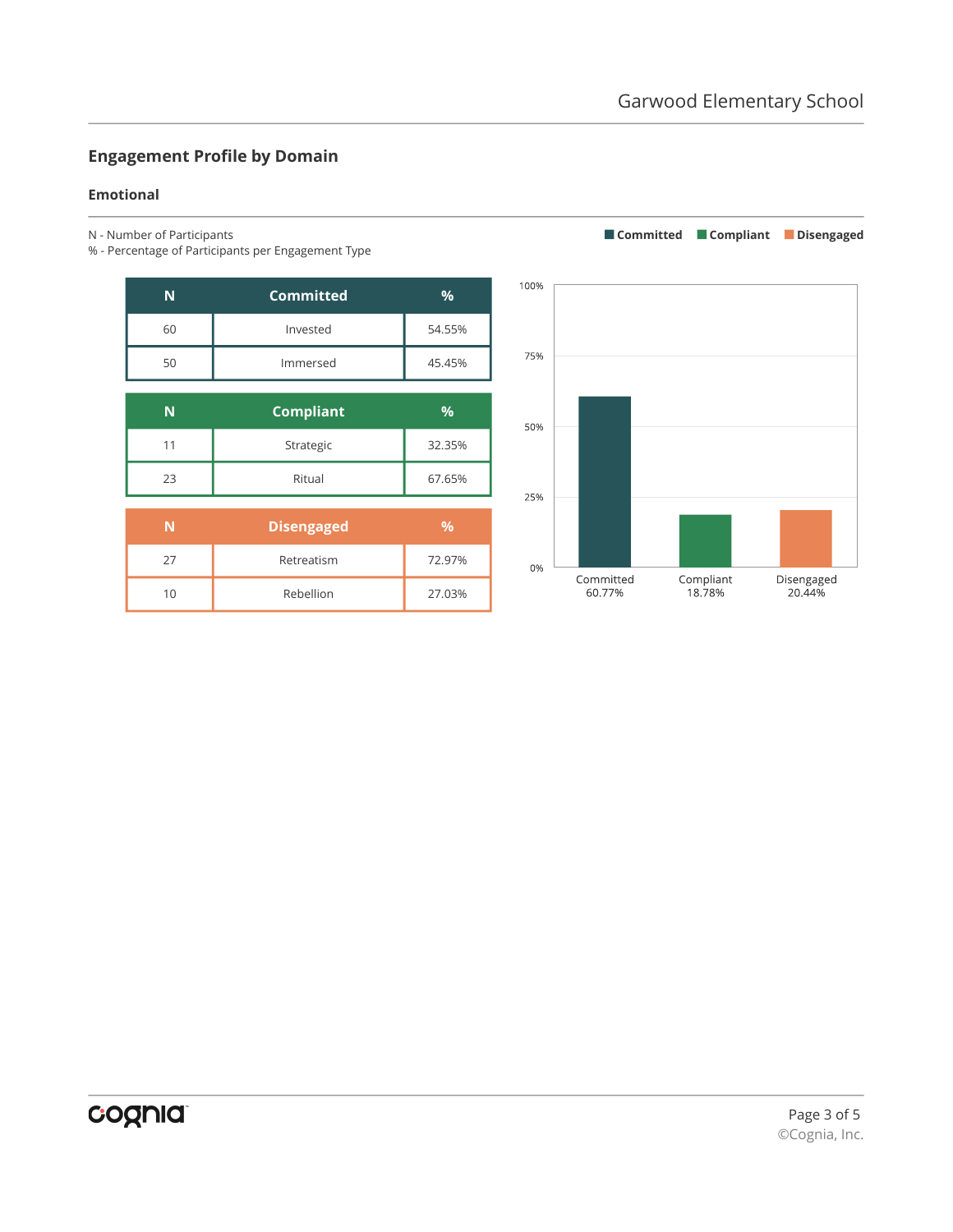## **Cognia Student Engagement Survey**

### **Glossary**

- **1. Engagement Domains** The sets of items are grouped into three engagement domains:
	- **Behavior** A student's behavior or effort in the learning environment.
		- Attendance, suspension, participating in school activities, being on time, etc.
	- **Cognitive** A student's investment in learning.
		- Time on task, homework completion, engaging in class activities, relevance of schoolwork, value of learning, etc.
	- **Emotional** A student's emotions or feelings about the classroom and school; a student's enjoyment of and sense of belonging to a school.
		- Identification with the classroom and school; their feeling of connectedness.
- **2. Engagement Types** The levels or ways in which a student responds to the learning at hand:
	- **Committed the students are attentive to the task because he/she finds personal meaning and value in the task.**
		- Invested The student is recognized as a leader in the school. They consistently submit stellar work, exceed teacher expectations, and invest time and talent in improving. They are clearly committed to their education and continually seek higher standards of performance. These students not only learn at high levels but they retain what they learn and have a profound conceptual understanding. They immediately look for connections. When they approach a new concept for the first time they connect with what they learn, take what they are learning, and apply it to their life. They are so engaged in their tasks that they see the challenges as opportunities and not obstacles.
		- Immersed The student is recognized as extremely knowledgeable and oftentimes turns in stellar work. They rise above others by consistently performing at a high level. They retain most of what they learn and have a deep conceptual understanding. These students connect with what they learn, take what they are learning, and apply it to their life. They see the value of what they are learning and how it will affect their future.
	- **Compliant the students are willing to complete the task because of their desire to follow directions or rules.**
		- Strategic The student allocates only as much time, energy, and resources as required to get the reward offered or desired. The student is attentive to the task because he/she perceives the receipt of some desired extrinsic reward which is conditionally available to those who pay attention to the task and do what is required of them. The student persists with the task only up to the point of ensuring that the desired reward is offered, and the student is willing to accept the reward, but is also willing to abandon the task even though he/she may not be personally satisfied that the work done is the quality that he/she could produce.
		- Ritual The student does only those things that must be done and does little or nothing outside the context of direct supervision by the teacher. The student pays minimal attention to the work, is easily distracted, and is constantly seeking alternative activities to pursue. For example, it appears that texting has now become a favorite pastime for those who are ritually compliant. The student is easily discouraged from completing the task and regularly tries to avoid the task or get the requirements of the work waived or compromised.